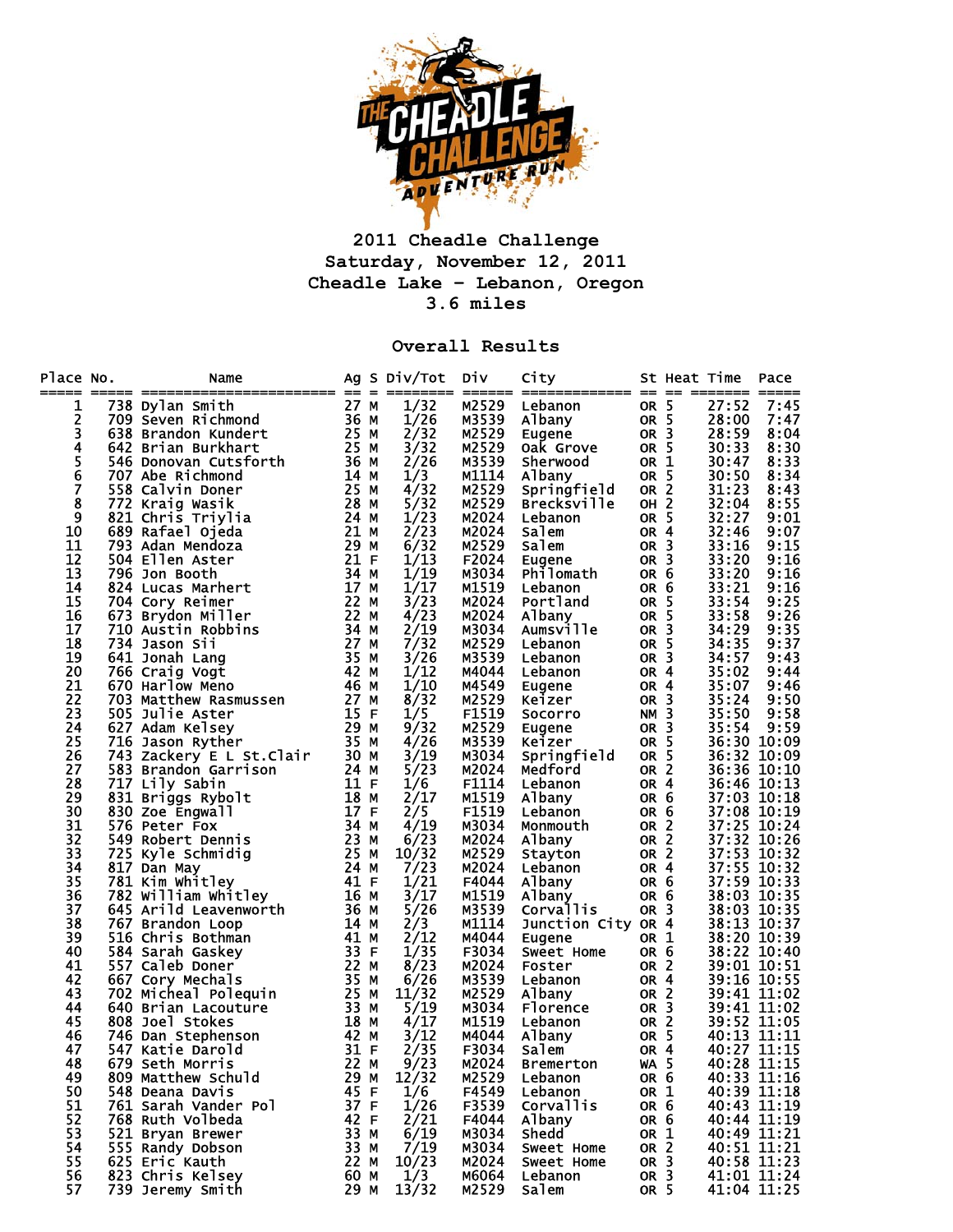| 58         |                                                                                                                                                                                                                                                                      |                              | 11/23         | M2024          | White City                     | OR <sub>5</sub>         | 41:14 11:27                |
|------------|----------------------------------------------------------------------------------------------------------------------------------------------------------------------------------------------------------------------------------------------------------------------|------------------------------|---------------|----------------|--------------------------------|-------------------------|----------------------------|
| 59         |                                                                                                                                                                                                                                                                      |                              | 7/26          | M3539          | Albany                         | OR <sub>4</sub>         | 41:15 11:28                |
| 60         |                                                                                                                                                                                                                                                                      |                              | 4/12          | M4044          |                                | OR 6                    | 41:21 11:30                |
|            |                                                                                                                                                                                                                                                                      |                              |               |                | Albany                         |                         |                            |
| 61         | <b>685 Philip Nitti<br/> 577 Carley Frey 31 F<br/> 598 Erin Hall 30 F<br/> 581 Junior Garcia 24 M<br/> 22 M<br/> 22 M<br/> 22 M<br/> 22 M</b>                                                                                                                        |                              | 14/32         | M2529          | Albany                         | OR 4                    | 41:24 11:30                |
| 62         |                                                                                                                                                                                                                                                                      |                              | 3/35          | F3034          | Lebanon                        | OR <sub>2</sub>         | 41:25 11:31                |
| 63         |                                                                                                                                                                                                                                                                      |                              | 4/35          | F3034          | Albany                         | OR <sub>2</sub>         | 41:26 11:31                |
| 64         |                                                                                                                                                                                                                                                                      |                              | 12/23         | M2024          | Lebanon                        | OR <sub>3</sub>         | 41:27 11:31                |
| 65         |                                                                                                                                                                                                                                                                      |                              | 13/23         | M2024          | Hillsboro                      | OR <sub>5</sub>         | 41:29 11:32                |
| 66         |                                                                                                                                                                                                                                                                      |                              | 2/26          | F3539          | Albany                         | OR 4                    | 41:37 11:34                |
| 67         |                                                                                                                                                                                                                                                                      |                              |               |                |                                |                         | 41:45 11:36                |
|            |                                                                                                                                                                                                                                                                      |                              | 1/28          | F2529          | Eugene                         | OR <sub>2</sub>         |                            |
| 68         |                                                                                                                                                                                                                                                                      |                              | 14/23         | M2024          | Eugene                         | OR <sub>2</sub>         | 41:46 11:36                |
| 69         |                                                                                                                                                                                                                                                                      |                              | 5/35          | F3034          | Salem                          | OR <sub>5</sub>         | 41:56 11:39                |
| 70         |                                                                                                                                                                                                                                                                      |                              | 2/28          | F2529          | Salem                          | OR <sub>5</sub>         | 41:57 11:39                |
| 71         |                                                                                                                                                                                                                                                                      |                              | 5/12          | M4044          | Lebanon                        | OR 4                    | 42:14 11:44                |
| 72         |                                                                                                                                                                                                                                                                      |                              | 3/26          | F3539          | Tualatin                       | OR <sub>5</sub>         | 42:14 11:44                |
|            |                                                                                                                                                                                                                                                                      |                              |               |                |                                |                         |                            |
| 73         |                                                                                                                                                                                                                                                                      |                              | 3/28          | F2529          | Central Point OR 2             |                         | 42:19 11:46                |
| 74         |                                                                                                                                                                                                                                                                      |                              | 6/35          | F3034          | Medford                        | OR <sub>2</sub>         | 42:21 11:46                |
| 75         |                                                                                                                                                                                                                                                                      |                              | 7/35          | F3034          | Salem                          | OR 5                    | 42:22 11:46                |
| 76         |                                                                                                                                                                                                                                                                      |                              | 3/21          | F4044          | Sweet Home                     | OR 1                    | 42:22 11:46                |
| 77         |                                                                                                                                                                                                                                                                      |                              | 8/19          | M3034          | Lebanon                        | OR <sub>3</sub>         | 42:33 11:50                |
| 78         |                                                                                                                                                                                                                                                                      |                              | 2/13          | F2024          | Corvallis                      | OR 5                    | 42:39 11:51                |
|            |                                                                                                                                                                                                                                                                      |                              |               |                |                                |                         |                            |
| 79         |                                                                                                                                                                                                                                                                      |                              | 4/21          | F4044          | Lebanon                        | OR <sub>4</sub>         | 42:55 11:56                |
| 80         |                                                                                                                                                                                                                                                                      |                              | 15/23         | M2024          | Lebanon                        | OR 4                    | 43:08 11:59                |
| 81         |                                                                                                                                                                                                                                                                      |                              | 5/17          | M1519          | Sweet Home                     | OR 6                    | 43:21 12:03                |
| 82         |                                                                                                                                                                                                                                                                      |                              | 9/19          | M3034          | Beaverton                      | OR 1                    | 43:24 12:04                |
| 83         |                                                                                                                                                                                                                                                                      |                              | 8/35          | F3034          | Albany                         | OR <sub>2</sub>         | 43:25 12:04                |
| 84         |                                                                                                                                                                                                                                                                      |                              | 9/35          | F3034          |                                | OR 1                    | 43:25 12:04                |
|            | 381 Junior Garcia<br>747 Erika Stevenson<br>566 Stacy Ermini 227 F M<br>545 Marshall Curler 24 M M<br>747 Erika Stevenson<br>566 Stacy Ermini 227 F M<br>737 Brooke Smith<br>737 Brooke Smith<br>737 Brooke Smith<br>737 Brooke Smith<br>739 Katie                   |                              |               |                | Beaverton                      |                         |                            |
| 85         |                                                                                                                                                                                                                                                                      |                              | 10/35         | F3034          | Lebanon                        | OR 1                    | 43:26 12:04                |
| 86         |                                                                                                                                                                                                                                                                      |                              | 5/21          | F4044          | Albany                         | OR <sub>2</sub>         | 43:27 12:05                |
| 87         |                                                                                                                                                                                                                                                                      |                              | 2/10          | M4549          | Lebanon                        | OR <sub>3</sub>         | 43:45 12:09                |
| 88         |                                                                                                                                                                                                                                                                      |                              | 10/19         | M3034          | Lebanon                        | OR 1                    | 44:04 12:15                |
| 89         |                                                                                                                                                                                                                                                                      |                              | 6/17          | M1519          | Eugene                         | OR 1                    | 44:14 12:18                |
| 90         |                                                                                                                                                                                                                                                                      |                              | 8/26          | M3539          | Tualatin                       | OR 5                    | 44:16 12:18                |
|            |                                                                                                                                                                                                                                                                      |                              |               |                |                                |                         |                            |
| 91         |                                                                                                                                                                                                                                                                      |                              | 11/35         | F3034          | Lebanon                        | OR 1                    | 44:20 12:19                |
| 92         |                                                                                                                                                                                                                                                                      |                              | 12/35         | F3034          | Lebanon                        | OR <sub>6</sub>         | 44:22 12:20                |
| 93         |                                                                                                                                                                                                                                                                      |                              | 4/28          | F2529          | Portland                       | OR <sub>3</sub>         | 44:37 12:24                |
| 94         |                                                                                                                                                                                                                                                                      |                              | 15/32         | M2529          | Tigard                         | OR <sub>3</sub>         | 44:38 12:24                |
| 95         |                                                                                                                                                                                                                                                                      |                              | 6/21          | F4044          | Sweet Home                     | OR 1                    | 44:47 12:27                |
| 96         |                                                                                                                                                                                                                                                                      |                              | 13/35         |                | Lebanon                        |                         |                            |
|            |                                                                                                                                                                                                                                                                      |                              |               | F3034          |                                | OR <sub>5</sub>         | 44:52 12:28                |
| 97         |                                                                                                                                                                                                                                                                      |                              | 16/32         | M2529          | silverdale,                    | <b>WA 5</b>             | 44:53 12:28                |
| 98         |                                                                                                                                                                                                                                                                      |                              | 16/23         | M2024          | Port Orchard                   | $WA$ 5                  | 44:53 12:28                |
| 99         |                                                                                                                                                                                                                                                                      |                              | 4/26          | F3539          | Lebanon                        | OR <sub>5</sub>         | 44:59 12:30                |
| 100        |                                                                                                                                                                                                                                                                      |                              | 5/28          | F2529          | Albany                         | OR <sub>5</sub>         | 45:02 12:31                |
| 101        | 26 F<br>520 Laurie Boyd<br>541 Adria Cornell<br>541 Adria Cornell<br>661 Franklin McCullough<br>553 Bradley Diaz<br>733 Desiree Sii<br>749 Amanda Stewart<br>708 Bodey Richmond<br>515 Christopher                                                                   |                              | 3/3           | M1114          | Albany                         | OR 5                    | 45:03 12:31                |
| 102        | For Bookey Archives<br>515 Christopher Benthimer<br>618 Ryan Johnson<br>612 Cole Hucke<br>805 Franklin Peeples<br>603 Howard Hartwell<br>508 Jeenie Balkins<br>51 F                                                                                                  |                              | 7/17          | M1519          | Sweet Home                     | OR <sub>1</sub>         | 45:11 12:33                |
|            |                                                                                                                                                                                                                                                                      |                              |               |                |                                |                         |                            |
| 103        | 618 Ryan Johnson                                                                                                                                                                                                                                                     |                              | 9/26          | M3539          | salem                          | OR <sub>3</sub>         | 45:19 12:36                |
| 104        |                                                                                                                                                                                                                                                                      |                              | 8/17          | M1519          |                                | OR <sub>3</sub>         | 45:26 12:37                |
| 105        |                                                                                                                                                                                                                                                                      |                              | 9/17          | M1519          | Damascus<br>Lebanon<br>Lebanon | OR <sub>2</sub>         | 45:30 12:39                |
| 106        |                                                                                                                                                                                                                                                                      |                              | 10/17         | M1519          | Sweet Home                     | OR <sub>3</sub>         | 45:36 12:40                |
| 107        | 508 Jeenie Balkins                                                                                                                                                                                                                                                   | 51 F                         | 1/9           | F5054          | Corvallis OR 1                 |                         | 45:53 12:45                |
|            |                                                                                                                                                                                                                                                                      | 34 M                         | 11/19         |                |                                |                         | 45:56 12:46                |
| 108        | 771 Aric Wardian                                                                                                                                                                                                                                                     |                              |               | M3034          | Eugene                         | OR <sub>2</sub>         |                            |
| 109        | 503 Brittany Armstrong                                                                                                                                                                                                                                               | $\frac{23}{5}$ F             | 3/13          | F2024          | salem                          | OR <sub>4</sub>         | 46:08 12:49                |
| 110        | 684 Cassandra Nitti                                                                                                                                                                                                                                                  | 25 F                         | 6/28          | F2529          | Albany                         | OR 4                    | 46:10 12:50                |
| 111        | 797 Ken Walters                                                                                                                                                                                                                                                      | м                            |               |                | Albany                         | OR <sub>6</sub>         | 46:15 12:51                |
| 112        | 798 Lavonne Walters                                                                                                                                                                                                                                                  | 41 F<br>39 F                 | 7/21          | F4044          | Albany                         | OR 6                    | 46:20 12:53                |
| 113        | 814 Jasmine Nahorniak                                                                                                                                                                                                                                                |                              | 5/26          | F3539          | Albany                         | OR 6                    | 46:21 12:53                |
| 114        | 616 Mike Johnson                                                                                                                                                                                                                                                     |                              | 6/12          | M4044          | Lebanon                        | OR <sub>5</sub>         | 46:44 12:59                |
|            |                                                                                                                                                                                                                                                                      |                              |               |                |                                |                         |                            |
| 115        | 522 Nona Brewer                                                                                                                                                                                                                                                      | 40 M<br>32 F<br>46 M<br>24 M | 14/35         | F3034          | Shedd                          | OR <sub>1</sub>         | 46:53 13:02                |
| 116        | 721 Rich Sandler                                                                                                                                                                                                                                                     |                              | 3/10          | M4549          | Corvallis                      | OR <sub>5</sub>         | 47:05 13:05                |
| 117        | 530 Matthew Charles                                                                                                                                                                                                                                                  |                              | 17/23         | M2024          | Vancouver                      | WA 1                    | 47:14 13:08                |
| 118        | 773 Colin Webb                                                                                                                                                                                                                                                       | 25 M<br>29 M                 | 17/32         | M2529          | Corvallis                      | OR 1                    | 47:16 13:08                |
| 119        | 651 Joseph Mack                                                                                                                                                                                                                                                      |                              | 18/32         | M2529          | salem                          | OR <sub>4</sub>         | 47:23 13:10                |
| 120        |                                                                                                                                                                                                                                                                      |                              | 7/28          | F2529          | Eugene                         | OR <sub>5</sub>         | 47:24 13:10                |
|            |                                                                                                                                                                                                                                                                      |                              |               |                |                                |                         | 47:25 13:11                |
| 121        |                                                                                                                                                                                                                                                                      |                              | 19/32         | M2529          | Eugene                         | OR <sub>5</sub>         |                            |
| 122        | 951 Sales<br>706 Geoffrey Rich<br>706 Geoffrey Rich<br>733 Todd Cooley<br>723 Quinn Sansom<br>802 Megan McKim<br>728 Amelia Servin<br>722 Jonathan Sanford<br>722 Jonathan Sanford<br>722 Jonathan Sanford<br>722 Jonathan Sanford<br>722 Jonathan S                 |                              | 12/19         | M3034          | <b>Dallas</b>                  | OR 1                    | 47:26 13:11                |
| 123        |                                                                                                                                                                                                                                                                      |                              | 20/32         | M2529          | Lebanon                        | OR 5                    | 47:29 13:12                |
| 124        |                                                                                                                                                                                                                                                                      |                              | 4/13          | F2024          | Aloha                          | OR <sub>6</sub>         | 47:32 13:13                |
| 125        |                                                                                                                                                                                                                                                                      |                              | 8/28          | F2529          | Albany                         | OR <sub>2</sub>         | 47:36 13:14                |
| 126        |                                                                                                                                                                                                                                                                      |                              | 21/32         | M2529          | Damascus                       | OR <sub>5</sub>         | 47:45 13:16                |
| 127        |                                                                                                                                                                                                                                                                      |                              |               |                |                                |                         |                            |
|            |                                                                                                                                                                                                                                                                      |                              | 2/6           | F1114          | Lebanon                        | OR <sub>5</sub>         | 47:52 13:18                |
| 128        |                                                                                                                                                                                                                                                                      |                              | 22/32         | M2529          | Albany                         | OR <sub>5</sub>         | 47:56 13:19                |
| 129        |                                                                                                                                                                                                                                                                      |                              | 23/32         | M2529          | <b>Jefferson</b>               | OR <sub>1</sub>         | 47:57 13:20                |
| 130        |                                                                                                                                                                                                                                                                      |                              | 9/28          | F2529          | Jefferson                      | OR 1                    | 48:07 13:22                |
|            |                                                                                                                                                                                                                                                                      |                              | 18/23         | M2024          | Lebanon                        | OR <sub>2</sub>         | 48:13 13:24                |
|            |                                                                                                                                                                                                                                                                      |                              | 7/12          | M4044          | Vancouver                      | <b>WA 1</b>             | 48:17 13:25                |
| 131        |                                                                                                                                                                                                                                                                      |                              |               |                |                                | <b>WA 5</b>             |                            |
| 132        |                                                                                                                                                                                                                                                                      |                              |               |                |                                |                         |                            |
| 133        |                                                                                                                                                                                                                                                                      |                              | 10/26         | M3539          | <b>Bremerton</b>               |                         | 48:18 13:25                |
| 134        | 228 Amelia Servin<br>223 Jonathan Sanford<br>615 Marilyn Johnson<br>590 Cory Glenn<br>590 Cory Glenn<br>594 Tyler Gray<br>502 Amanda Anderson<br>568 Zach Fecht<br>540 Mark Cooper<br>636 Michael Krick<br>638 Michael Kriewford<br>32 B                             |                              | 15/35         | F3034          | Lebanon                        | OR <sub>6</sub>         | 48:18 13:25                |
| 135        |                                                                                                                                                                                                                                                                      |                              | 2/3           | M6064          | Lebanon                        | OR 5                    | 48:23 13:27                |
| 136        |                                                                                                                                                                                                                                                                      |                              | 4/10          | M4549          | Lebanon                        | OR <sub>6</sub>         | 48:24 13:27                |
|            |                                                                                                                                                                                                                                                                      |                              |               |                |                                | OR 6                    |                            |
| 137        |                                                                                                                                                                                                                                                                      |                              | 11/26         | M3539          | Lebanon                        |                         | 48:25 13:27                |
| 138        |                                                                                                                                                                                                                                                                      |                              | 19/23         | M2024          | Lebanon                        | OR 6                    | 48:29 13:28                |
| 139<br>140 | 543 Michelle Crawford<br>701 Ron Pockrus<br>763 Curt Vandetta<br>763 Curt Vandetta<br>763 Curt Vandetta<br>793 Traci Mechals<br>799 Traci Mechals<br>799 Traci Mechals<br>799 Traci Mechals<br>799 Traci Mechals<br>799 Traci Mechals<br>40 F<br>697 Shannon Pettner | 30 F                         | 8/21<br>16/35 | F4044<br>F3034 | Lebanon<br>Foster              | OR 4<br>OR <sub>4</sub> | 48:41 13:32<br>48:41 13:32 |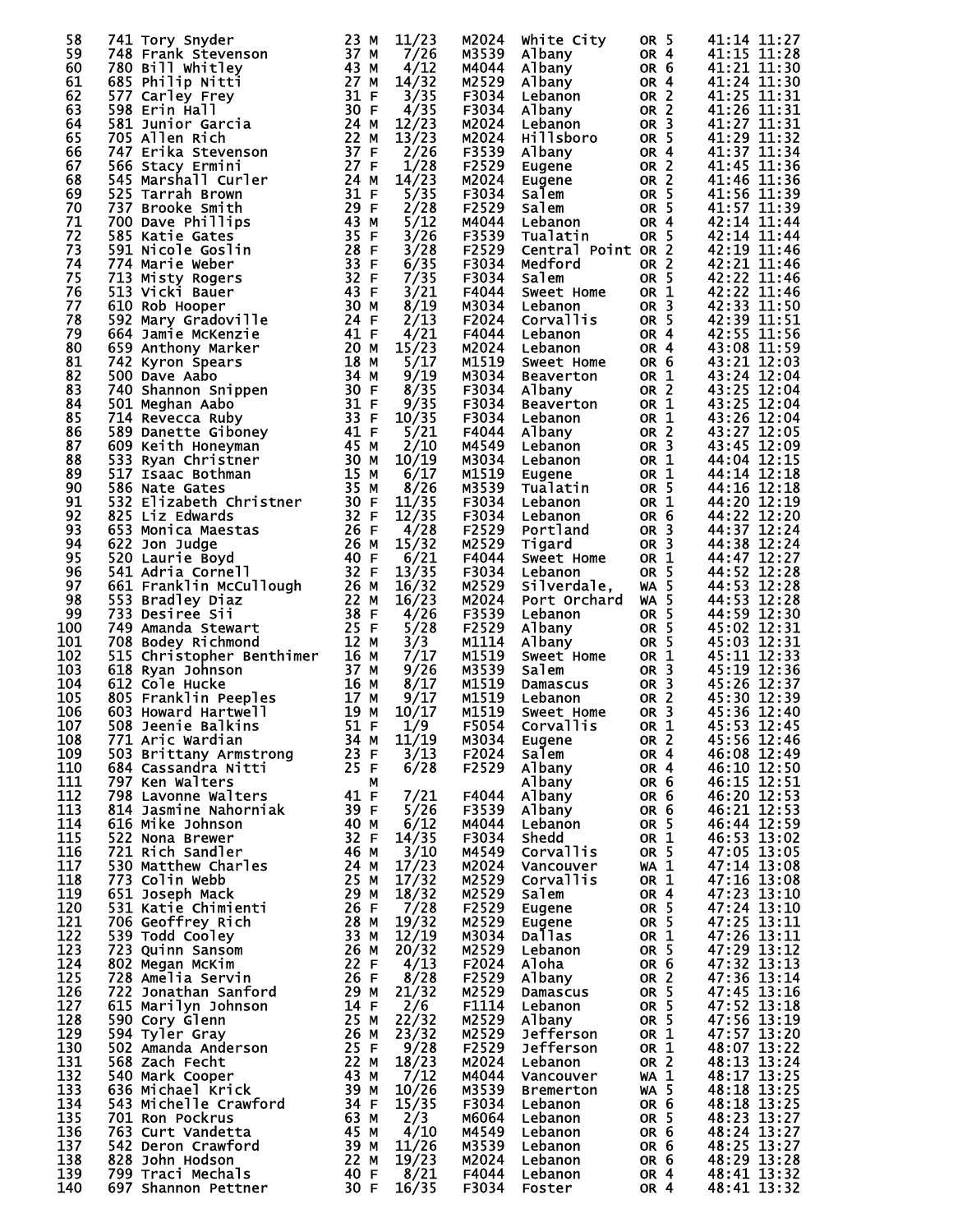| 141        | 762 Amy Vandetta                                                                                                                                                                                                                                        | 37 F | 6/26                   | F3539 | Lebanon                                                              | OR <sub>6</sub> | 48:43 13:32                |
|------------|---------------------------------------------------------------------------------------------------------------------------------------------------------------------------------------------------------------------------------------------------------|------|------------------------|-------|----------------------------------------------------------------------|-----------------|----------------------------|
| 142        | 588 Shaun Gatherum                                                                                                                                                                                                                                      | М    |                        |       | Monmouth                                                             | OR <sub>2</sub> | 48:54 13:35                |
| 143        | 727 William Seay                                                                                                                                                                                                                                        | 35 M | 12/26                  | M3539 | Albany                                                               | OR 5            | 48:58 13:36                |
| 144        | 732 Jastyn Shilts                                                                                                                                                                                                                                       | 12 F | 3/6                    | F1114 | Lebanon                                                              | OR <sub>2</sub> | 49:06 13:39                |
| 145        | 654 Lisa Mance                                                                                                                                                                                                                                          | 38 F | 7/26                   | F3539 | Dallas                                                               | OR 4            | 49:08 13:39                |
| 146        | 575 Molli Fowler                                                                                                                                                                                                                                        | 38 F | 8/26                   | F3539 | <b>Dallas</b>                                                        | OR <sub>4</sub> | 49:08 13:39                |
| 147        | 536 Arin Cloyd                                                                                                                                                                                                                                          | 31 F | 17/35                  | F3034 | Keizer                                                               | OR <sub>3</sub> | 49:19 13:42                |
| 148        | 530 Arin Cloyd<br>617 Nicole Johnson                                                                                                                                                                                                                    | 35 F | 9/26                   | F3539 | Salem                                                                | OR <sub>3</sub> | 49:21 13:43                |
| 149        | 731 Cheri Shilts                                                                                                                                                                                                                                        | 39 F | 10/26                  | F3539 | Lebanon                                                              | OR <sub>2</sub> | 49:32 13:46                |
| 150        |                                                                                                                                                                                                                                                         | 31 F |                        |       |                                                                      | OR <sub>3</sub> |                            |
| 151        | 724 Jill Schaeffer                                                                                                                                                                                                                                      | 42 M | 18/35                  | F3034 | Salem                                                                | OR <sub>3</sub> | 49:33 13:46                |
|            | 620 Vince Jones                                                                                                                                                                                                                                         |      | 8/12                   | M4044 | Monmouth                                                             |                 | 49:35 13:47                |
| 152        | 587 Anna Gatherum<br>$rac{15}{26}$<br>$rac{15}{26}$<br>$rac{36}{46}$<br>$rac{46}{47}$<br>$rac{15}{15}$<br>$rac{26}{44}$<br>$rac{6}{44}$                                                                                                                 |      | 3/5                    | F1519 | <b>Monmouth</b>                                                      | OR <sub>2</sub> | 49:39 13:48                |
| 153        | 523 Aaron Broderick                                                                                                                                                                                                                                     |      | 13/26                  | M3539 | Eugene                                                               | OR 4            | 49:40 13:48                |
| 154        | 791 Brittney Young                                                                                                                                                                                                                                      |      | 11/26                  | F3539 | Eugene                                                               | OR <sub>4</sub> | 49:41 13:48                |
| 155        | 671 Tim Meyer                                                                                                                                                                                                                                           |      | 5/10                   | M4549 | Eugene                                                               | OR <sub>4</sub> | 49:41 13:49                |
| 156        | 792 Tara Dixon                                                                                                                                                                                                                                          |      | 2/6                    |       | F4549 Albany                                                         | OR 6            | 49:47 13:50                |
| 157        | 668 Alysha Meno                                                                                                                                                                                                                                         |      | 4/5                    | F1519 | Eugene                                                               | OR <sub>4</sub> | 49:56 13:53                |
| 158        | 511 Faye Barras                                                                                                                                                                                                                                         |      | 10/28                  |       | F2529 Corvallis                                                      | OR <sub>2</sub> | 49:57 13:53                |
| 159        | 669 Cyndy Meno                                                                                                                                                                                                                                          |      | 9/21                   | F4044 | Eugene                                                               | OR <sub>4</sub> | 49:59 13:53                |
| 160        | 607 Emily Ho                                                                                                                                                                                                                                            |      | 12/26                  |       | F3539 Corvallis                                                      | OR <sub>3</sub> | 50:04 13:55                |
| 161        |                                                                                                                                                                                                                                                         |      | 19/35                  | F3034 | Lebanon                                                              | OR <sub>3</sub> | 50:04 13:55                |
| 162        |                                                                                                                                                                                                                                                         |      | 14/26                  | M3539 | Albany                                                               | OR 1            | 50:04 13:55                |
| 163        | 007 Emily Ho<br>672 Kendra Mhoon-Coatney<br>535 Brian Clendening<br>538 Mannon Bowdle<br>537 Marty Coatney<br>665 Brendan McLean<br>719 Kenneth Samard<br>719 Kenneth Samard<br>514 Jenna Becker<br>785 Randy Williams<br>578 Scott Frey<br>33 M        |      | 13/26                  | F3539 | Adair Village OR 3                                                   |                 | 50:05 13:55                |
| 164        |                                                                                                                                                                                                                                                         |      | 15/26                  | M3539 | Lebanon                                                              | OR <sub>3</sub> | 50:06 13:55                |
| 165        |                                                                                                                                                                                                                                                         |      | 16/26                  | M3539 | Corvallis                                                            | OR <sub>4</sub> | 50:27 14:01                |
| 166        |                                                                                                                                                                                                                                                         |      | 1/3                    |       | M5054 Albany                                                         | OR <sub>5</sub> | 50:29 14:02                |
|            |                                                                                                                                                                                                                                                         |      | 11/28                  |       |                                                                      |                 |                            |
| 167        |                                                                                                                                                                                                                                                         |      |                        | F2529 | Sweet Home                                                           | OR <sub>1</sub> | 50:36 14:04                |
| 168        |                                                                                                                                                                                                                                                         |      | 17/26                  | M3539 | Albany                                                               | OR 1            | 50:56 14:09                |
| 169        | 578 Scott Frey                                                                                                                                                                                                                                          | 33 M | 13/19                  | M3034 | Lebanon                                                              | OR <sub>2</sub> | 50:57 14:10                |
| 170        | 614 Michelle Jarvie Eggart 37 F                                                                                                                                                                                                                         |      | 14/26                  |       | F3539 McMinnville                                                    | OR <sub>3</sub> | 51:17 14:15                |
| 171        |                                                                                                                                                                                                                                                         |      | 14/19                  |       | M3034 McMinnville                                                    | OR <sub>3</sub> | 51:17 14:15                |
| 172        |                                                                                                                                                                                                                                                         |      | 11/17                  | M1519 | Sweet Home                                                           | OR 6            | 51:22 14:17                |
| 173        | 014<br>164 Brian Eggart 31 M<br>18564 Brian Eggart 318 M<br>18757 Bobby Thornbrough 188 M<br>660 Jennifer Massey 32 F<br>694 Chad Peters 27 M<br>815 Kyle Cox 27 M<br>698 Cheryl Phillips 48 F<br>698 Cheryl Phillips 48 F<br>650 Rosy Macias 36        |      | 20/35                  | F3034 | Albany                                                               | OR <sub>4</sub> | 51:51 14:25                |
| 174        |                                                                                                                                                                                                                                                         |      | 24/32                  | M2529 | Springfield                                                          | OR 4            | 51:59 14:27                |
| 175        |                                                                                                                                                                                                                                                         |      | 25/32                  | M2529 | Albany                                                               | OR <sub>4</sub> | 52:09 14:30                |
| 176        |                                                                                                                                                                                                                                                         |      | 3/6                    | F4549 | Lebanon                                                              | OR <sub>4</sub> | 52:13 14:31                |
| 177        |                                                                                                                                                                                                                                                         |      | 12/28                  | F2529 | Albany                                                               | OR <sub>4</sub> | 52:58 14:43                |
| 178        |                                                                                                                                                                                                                                                         |      | 10/21                  | F4044 | Albany                                                               | OR <sub>2</sub> | 53:03 14:44                |
| 179        |                                                                                                                                                                                                                                                         |      | 18/26                  | M3539 | Sweet Home                                                           | OR 1            | 53:04 14:45                |
| 180        |                                                                                                                                                                                                                                                         |      | 15/26                  | F3539 | Salem                                                                | OR <sub>4</sub> | 53:04 14:45                |
| 181        |                                                                                                                                                                                                                                                         |      | 5/13                   | F2024 | Lebanon                                                              | OR <sub>2</sub> | 53:04 14:45                |
| 182        | 650 Rósy Macias<br>764 McKenzie Villarreal     22 F<br>34 F                                                                                                                                                                                             | 34 F | 21/35                  |       |                                                                      |                 |                            |
|            | 524 Mindy Brown                                                                                                                                                                                                                                         |      |                        | F3034 | Sweet Home                                                           | OR 1            | 53:05 14:45                |
| 183        | 34 Minuy Brown<br>745 Shelley Starkey<br>663 Frank McKenzie<br>676 Amy Moore<br>676 Cost Moore<br>577 Scott Moore<br>506 Ross Atkinson<br>655 Christopher Manion<br>752 Sarah Summers<br>752 Sarah Summers<br>87 27 F<br>652 Paul MacKenzie<br>32 M     |      | 2/9                    | F5054 | <b>Corvallis</b>                                                     | OR 5            | 53:19 14:49                |
| 184        |                                                                                                                                                                                                                                                         |      | 9/12                   | M4044 | Lebanon<br>ebanon<br>√lbany<br>Albany<br>Albany<br>Oak Grove<br>∩lem | OR <sub>4</sub> | 53:28 14:52                |
| 185        |                                                                                                                                                                                                                                                         |      | 13/28                  | F2529 | Albany                                                               | OR <sub>2</sub> | 53:49 14:57                |
| 186        |                                                                                                                                                                                                                                                         |      | 19/26                  | M3539 | Albany                                                               | OR <sub>2</sub> | 53:52 14:58                |
| 187        |                                                                                                                                                                                                                                                         |      | 26/32                  | M2529 |                                                                      | OR 5            | 53:58 15:00                |
| 188        |                                                                                                                                                                                                                                                         |      | 6/10                   | M4549 |                                                                      | OR <sub>4</sub> | 54:06 15:02                |
| 189        |                                                                                                                                                                                                                                                         |      | 14/28                  | F2529 |                                                                      | OR 4            | 54:33 15:10                |
| 190        | 32 M<br>652 Paul MacKenzie                                                                                                                                                                                                                              |      | 15/19<br>16/26         | M3034 | OR 6<br>Coburg                                                       |                 | 54:54 15:15                |
| 191        | 777 Becky Wheeler                                                                                                                                                                                                                                       | 35 F |                        | F3539 | Coburg                                                               | OR 6            | 54:55 15:16                |
| 192        |                                                                                                                                                                                                                                                         |      | 11/21                  | F4044 | Troutdale                                                            | OR <sub>3</sub> | 54:56 15:16                |
| 193        |                                                                                                                                                                                                                                                         |      | 12/21                  | F4044 | Damascus                                                             | OR <sub>3</sub> | 54:58 15:16                |
| 194        |                                                                                                                                                                                                                                                         |      | 6/13                   | F2024 | Sublimity                                                            | OR <sub>3</sub> | 54:59 15:17                |
| 195        |                                                                                                                                                                                                                                                         |      | 20/26                  | M3539 | Harrisburg                                                           | OR <sub>2</sub> | 55:03 15:18                |
| 196        |                                                                                                                                                                                                                                                         |      | 16/19                  | M3034 | Lebanon                                                              | OR <sub>3</sub> | 55:04 15:18                |
| 197        |                                                                                                                                                                                                                                                         |      | 10/12                  | M4044 | Lebanon                                                              | OR <sub>5</sub> | 55:11 15:20                |
| 198        |                                                                                                                                                                                                                                                         |      | 4/6                    | F1114 | Lebanon                                                              | OR <sub>5</sub> | 55:12 15:20                |
| 199        |                                                                                                                                                                                                                                                         |      | 15/28                  |       |                                                                      |                 |                            |
|            |                                                                                                                                                                                                                                                         |      |                        | F2529 | Lebanon                                                              | OR <sub>4</sub> | 55:28 15:25<br>55:33 15:26 |
| 200<br>201 |                                                                                                                                                                                                                                                         |      | 16/28                  | F2529 | Albany                                                               | OR 5            |                            |
|            |                                                                                                                                                                                                                                                         |      | 22/35                  | F3034 | Monmouth                                                             | OR <sub>6</sub> | 55:43 15:29                |
| 202        |                                                                                                                                                                                                                                                         |      | 12/17                  | M1519 | Lebanon                                                              | OR <sub>3</sub> | 55:47 15:30                |
| 203        |                                                                                                                                                                                                                                                         |      | 20/23                  | M2024 | Corvallis                                                            | OR <sub>5</sub> | 55:59 15:33<br>56:11 15:37 |
| 204        |                                                                                                                                                                                                                                                         |      | 27/32                  | M2529 | Stayton                                                              | OR 5            |                            |
| 205        |                                                                                                                                                                                                                                                         |      | 17/26                  | F3539 | Sweet Home                                                           | OR <sub>3</sub> | 56:16 15:38                |
| 206        |                                                                                                                                                                                                                                                         |      | 23/35                  | F3034 | Lebanon                                                              | OR <sub>3</sub> | 56:17 15:38                |
| 207        |                                                                                                                                                                                                                                                         |      | 13/21                  | F4044 | Vancouver                                                            | $WA$ 1          | 56:17 15:39                |
| 208        |                                                                                                                                                                                                                                                         |      | 28/32                  | M2529 | Albany                                                               | OR 5            | 56:18 15:39                |
| 209        |                                                                                                                                                                                                                                                         |      | 14/21                  | F4044 | Vancouver                                                            | $WA$ 1          | 56:18 15:39                |
| 210        |                                                                                                                                                                                                                                                         |      | 29/32                  | M2529 | Albany                                                               | OR 5            | 56:22 15:40                |
| 211        |                                                                                                                                                                                                                                                         |      | 30/32                  | M2529 | Albany                                                               | OR <sub>5</sub> | 56:25 15:41                |
| 212        |                                                                                                                                                                                                                                                         |      | 4/6                    | F4549 | Lebanon                                                              | OR 1            | 56:26 15:41                |
| 213        |                                                                                                                                                                                                                                                         |      | 17/28                  | F2529 | Eugene                                                               | OR <sub>4</sub> | 56:46 15:47                |
| 214        |                                                                                                                                                                                                                                                         |      | 21/23                  | M2024 | Eugene                                                               | OR <sub>4</sub> | 56:47 15:47                |
| 215        |                                                                                                                                                                                                                                                         |      | 24/35                  | F3034 | Lebanon                                                              | OR <sub>4</sub> |                            |
| 216        |                                                                                                                                                                                                                                                         |      |                        | F1519 | Albany                                                               | OR 1            | 56:59 15:50<br>57:23 15:57 |
| 217        |                                                                                                                                                                                                                                                         |      | $\frac{5}{5}$<br>18/28 | F2529 | Portland                                                             | OR <sub>1</sub> | 57:26 15:58                |
| 218        |                                                                                                                                                                                                                                                         |      |                        |       |                                                                      | OR <sub>1</sub> | 57:26 15:58                |
|            |                                                                                                                                                                                                                                                         |      | 19/28                  | F2529 | Corvallis                                                            |                 |                            |
| 219        | b22 Paul MacKenzie<br>777 Becky wheeler<br>604 Melaine Higbee<br>527 Bridget Casler<br>639 Ann Kuznetsov<br>774 David Ford<br>794 David Ford<br>794 David Dixon<br>810 Mark Tunstill<br>759 Sarah Tunstill<br>605 Ruthie Hill<br>759 Sarah Tunstill<br> |      | 25/35                  | F3034 | Albany                                                               | OR 1            | 57:26 15:58                |
| 220        |                                                                                                                                                                                                                                                         |      | 20/28                  | F2529 | Albany                                                               | OR 1            | 57:27 15:58                |
| 221        |                                                                                                                                                                                                                                                         |      | 21/28                  | F2529 | Albany                                                               | OR 1            | 57:27 15:58                |
| 222        |                                                                                                                                                                                                                                                         |      | 1/3                    | F5559 | Lebanon                                                              | OR 5            | 57:37 16:01                |
| 223        | 613 Rhonda Jacques                                                                                                                                                                                                                                      | 36 F | 18/26                  | F3539 | Albany                                                               | OR 4            | 57:39 16:01                |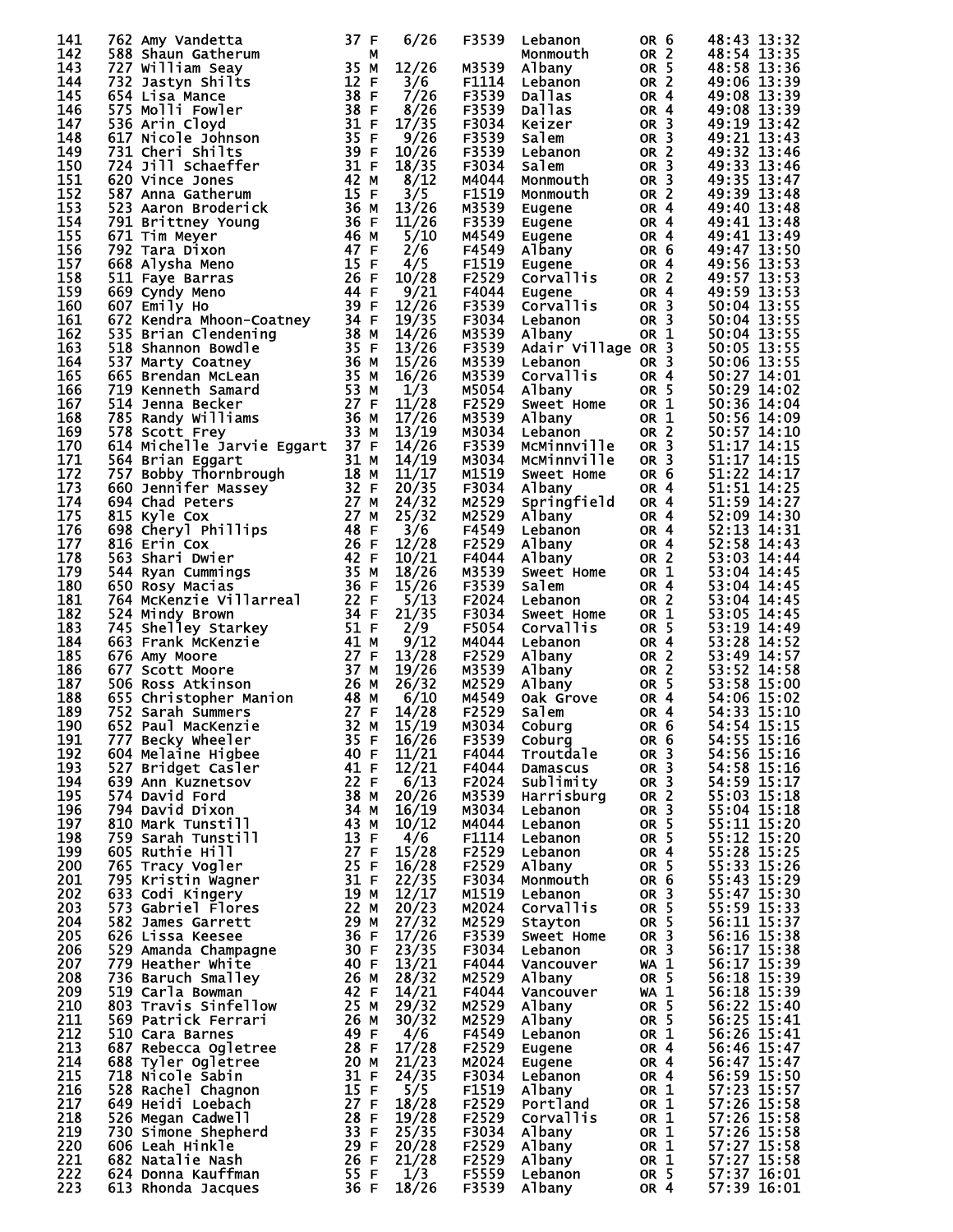| 224        | 712 Dave Robinson                        | 55 M         | 1/2            | M5559          | Lebanon                | OR <sub>5</sub>                    | 57:39 16:01                    |
|------------|------------------------------------------|--------------|----------------|----------------|------------------------|------------------------------------|--------------------------------|
| 225        | 680 Megan Moseley                        | 21 F         | 7/13           | F2024          | Lebanon                | OR <sub>4</sub>                    | 57:47 16:03                    |
| 226        | 644 Emily Latimer                        | 36 F         | 19/26          | F3539          | Lebanon                | OR <sub>3</sub>                    | 57:58 16:06                    |
| 227<br>228 | 744 Monica Stalford<br>554 Diane Dobbes  | 32 F<br>44 F | 26/35<br>15/21 | F3034<br>F4044 | Salem<br>Silverton     | OR <sub>3</sub><br>OR <sub>5</sub> | 57:59 16:07<br>58:03 16:08     |
| 229        | 674 Dawn Miller                          | 31 F         | 27/35          | F3034          | Salem                  | OR <sub>4</sub>                    | 58:11 16:10                    |
| 230        | 769 Lance Wagoner                        | 31 M         | 17/19          | M3034          | Salem                  | OR <sub>4</sub>                    | 58:11 16:10                    |
| 231        | 686 Robert O'Brien                       | 24 M         | 22/23          | M2024          | <b>Bremerton</b>       | <b>WA 5</b>                        | 58:30 16:15                    |
| 232        | 750 Cameron Straub                       | 36 M         | 21/26          | M3539          | Monroe                 | OR 6                               | 58:40 16:18                    |
| 233        | 699 Cory Phillips                        | 35 M         | 22/26          | M3539          | Albany                 | OR <sub>4</sub>                    | 58:54 16:22                    |
| 234        | 608 Matthew Holmes                       | 26 M         | 31/32          | M2529          | Eugene                 | OR 6                               | 58:58 16:23                    |
| 235        | 751 Tiffany Straub                       | 34 F         | 28/35          | F3034          | Monroe                 | OR 6                               | 58:58 16:23                    |
| 236<br>237 | 631 Derk Kieft<br>786 Jason Willis       | 38 M<br>36 M | 23/26<br>24/26 | M3539<br>M3539 | Lebanon<br>Springfeild | OR <sub>3</sub><br>OR <sub>2</sub> | 59:05 16:25<br>59:13 16:27     |
| 238        | 630 Brehk Kieft                          | 39 M         | 25/26          | M3539          | Lebanon                | OR <sub>3</sub>                    | 59:26 16:31                    |
| 239        | 628 Kyle Kemper                          | 29 M         | 32/32          | M2529          | Lebanon                | OR <sub>3</sub>                    | 59:47 16:37                    |
| 240        | 753 Carol Swank                          | 52 F         | 3/9            | F5054          | Albany                 | OR <sub>5</sub>                    | 1:00:07 16:42                  |
| 241        | 726 Cheri Schoen                         | 39 F         | 20/26          | F3539          | Tangent                | OR <sub>5</sub>                    | 1:00:08 16:42                  |
| 242        | 788 Boyd Workinger                       | 45 M         | 7/10           | M4549          | Jefferson              | OR <sub>4</sub>                    | 1:00:13 16:44                  |
| 243        | 758 Salley Torrey                        | 51 F         | 4/9            | F5054          | Albany                 | OR <sub>4</sub>                    | 1:00:26 16:48                  |
| 244        | 789 Angie Yon                            | 40 F         | 16/21          | F4044          | Sweet Home             | OR <sub>4</sub>                    | 1:00:52 16:55                  |
| 245        | 790 Jim Yon                              | 40 M         | 11/12          | M4044          | Sweet Home             | OR <sub>4</sub>                    | 1:00:52 16:55                  |
| 246<br>247 | 623 Melissa Kassler<br>560 Brian Duckett | 29 F<br>30 M | 22/28<br>18/19 | F2529<br>M3034 | Lebanon                | OR <sub>4</sub><br>OR <sub>4</sub> | 1:00:53 16:55<br>1:01:26 17:04 |
| 248        | 561 Stephanie Duckett                    | 27 F         | 23/28          | F2529          | Albany<br>Albany       | OR <sub>4</sub>                    | 1:01:27 17:04                  |
| 249        | 647 Stacey Lindsay                       | 36 F         | 21/26          | F3539          | Salem                  | OR <sub>3</sub>                    | 1:02:01 17:14                  |
| 250        | 813 Kelli Blais                          | 45 F         | 5/6            | F4549          | Cascade Park           | WA 6                               | 1:02:32 17:23                  |
| 251        | 812 Tim Blais                            | 47 M         | 8/10           | M4549          | Cascade Park           | WA 6                               | 1:02:33 17:23                  |
| 252        | 596 Sara Gumm                            | 35 F         | 22/26          | F3539          | <b>Corvallis</b>       | OR <sub>2</sub>                    | 1:02:46 17:26                  |
| 253        | 595 Brielle Gumm                         | 11 F         | 5/6            | F1114          | <b>Corvallis</b>       | OR <sub>2</sub>                    | 1:02:46 17:27                  |
| 254        | 690 Everett Orton                        | 55 M         | 2/2            | M5559          | Lebanon                | <b>OR 4</b>                        | 1:03:25 17:37                  |
| 255        | 691 Maurine Orton                        | 51 F         | 5/9            | F5054          | Lebanon                | OR <sub>4</sub>                    | 1:03:26 17:38                  |
| 256        | 509 Sara Barber                          | 32 F         | 29/35          | F3034          | Lebanon                | OR <sub>4</sub>                    | 1:03:42 17:42                  |
| 257<br>258 | 656 Krista Marchese                      | 41 F<br>18 M | 17/21<br>13/17 | F4044<br>M1519 | Albany<br>Lebanon      | OR <sub>4</sub><br>OR 6            | 1:03:47 17:43<br>1:03:55 17:46 |
| 259        | 629 Brendan Kesselring<br>643 Zane Lange | 18 M         | 14/17          | M1519          | Oak Grove              | OR <sub>3</sub>                    | 1:04:11 17:50                  |
| 260        | 754 Heather Tanner                       | 33 F         | 30/35          | F3034          | Lebanon                | OR 6                               | 1:04:15 17:51                  |
| 261        | 832 James Lisle                          | 61 M         | 3/3            | M6064          | Salem                  | OR 6                               | 1:04:16 17:51                  |
| 262        | 826 Landon Oliverson                     | 18 M         | 15/17          | M1519          | salem                  | OR 6                               | 1:04:17 17:52                  |
| 263        | 657 Eric Markell                         | 35 M         | 26/26          | M3539          | Sweet Home             | OR 4                               | 1:04:38 17:57                  |
| 264        | 811 Rachel Markell                       | 34 F         | 31/35          | F3034          | Sweet Home             | OR 4                               | 1:04:38 17:58                  |
| 265        | 675 Roxy Miller                          | 57 F         | 2/3            | F5559          | Lebanon                | OR <sub>4</sub>                    | 1:04:40 17:58                  |
| 266        | 770 Pat Walker                           | 57 F         | 3/3            | F5559          | Lebanon                | OR 6                               | 1:04:53 18:02                  |
| 267        | 683 Priscilla Nelson                     | 38 F         | 23/26          | F3539          | Lebanon                | OR <sub>4</sub>                    | 1:04:56 18:03                  |
| 268<br>269 | 534 Alexander Chrysler<br>778 Dawn White | 32 M<br>50 F | 19/19<br>6/9   | M3034<br>F5054 | Albany<br>Sweet Home   | OR 1<br>OR 6                       | 1:05:20 18:09<br>1:05:41 18:15 |
| 270        | 715 Mary Ann Russell                     | 50 F         | 7/9            | F5054          | Lebanon                | OR 6                               | 1:05:42 18:15                  |
| 271        | 619 Sierra Johnson                       | 22 F         | 8/13           | F2024          | Lebanon                | OR <sub>3</sub>                    | 1:07:10 18:40                  |
| 272        | 662 Janel McGeary                        | 24 F         | 9/13           | F2024          | Albany                 | OR <sub>3</sub>                    | 1:07:10 18:40                  |
| 273        | 693 Kendra Palinkas                      | 21 F         | 10/13          | F2024          | Albany                 | OR 2                               | 1:07:31 18:46                  |
| 274        | 692 Carmen Palinkas                      | 48 F         | 6/6            | F4549          | Lebanon                | OR <sub>2</sub>                    | 1:07:31 18:46                  |
| 275        | 720 Alejandra Sanchez                    | 24 F         | 11/13          | F2024          | <b>Corvallis</b>       | OR 5                               | 1:07:49 18:51                  |
| 276        | 550 Elizabeth Dhulst                     | 22 F         | 12/13          | F2024          | Corvallis              | OR <sub>5</sub>                    | 1:07:50 18:51                  |
| 277<br>278 | 601 Donna Harrison<br>602 Brandi Pickett | 42 F<br>32 F | 18/21<br>32/35 | F4044<br>F3034 | Lebanon<br>Lebanon     | OR <sub>3</sub><br>OR <sub>3</sub> | 1:08:06 18:55<br>1:08:09 18:56 |
| 279        | 552 Tom Diamantine                       | 67 M         | 1/1            | M6569          | Lebanon                | OR <sub>2</sub>                    | 1:08:19 18:59                  |
| 280        | 551 Jan Diamantine                       | 67 F         | 1/1            | F6569          | Lebanon                | OR <sub>2</sub>                    | 1:08:20 18:59                  |
| 281        | 570 David Ferrell                        | 44 M         | 12/12          | M4044          | Albany                 | OR <sub>4</sub>                    | 1:09:24 19:17                  |
| 282        | 572 Amy Finch                            | 28 F         | 24/28          | F2529          | Eugene                 | OR <sub>2</sub>                    | 1:09:55 19:26                  |
| 283        | 822 Annie Bixler                         | F            |                |                | Richland               | <b>WA 3</b>                        | 1:10:46 19:40                  |
| 284        | 559 Linda Dubois                         | 29 F         | 25/28          | F2529          | Kennewick              | $WA$ 3                             | 1:10:49 19:41                  |
| 285        | 635 Erin Krebs                           | 25 F         | 26/28          | F2529          | Boardman               | OR <sub>3</sub>                    | 1:10:51 19:41                  |
| 286        | 579 Dana Fugett                          | 32 F         | 33/35          | F3034          | Kennewick              | <b>WA 3</b>                        | 1:10:52 19:41<br>1:11:25 19:51 |
| 287<br>288 | 820 Sharmann Reister<br>818 Cassie Rouse | F<br>26 F    | 27/28          | F2529          | Lebanon                | OR <sub>4</sub><br>OR 4            | 1:11:26 19:51                  |
| 289        | 819 Katherine Boshart                    | 24 F         | 13/13          | F2024          | Albany<br>Lebanon      | OR <sub>4</sub>                    | 1:11:26 19:51                  |
| 290        | 776 Emily Wessel                         | 37 F         | 24/26          | F3539          | Lebanon                | OR 6                               | 1:12:44 20:12                  |
| 291        | 756 Stefanie Taylor                      | 27 F         | 28/28          | F2529          | Lebanon                | OR 6                               | 1:12:44 20:13                  |
| 292        | 829 Richard Claunch                      | 24 M         | 23/23          | M2024          | Salem                  | OR <sub>6</sub>                    | 1:14:05 20:35                  |
| 293        | 804 Ron Nicholas                         | 53 M         | 2/3            | M5054          | Lebanon                | OR 5                               | 1:14:29 20:42                  |
| 294        | 571 Suzi Ferrell                         | 50 F         | 8/9            | F5054          | Albany                 | OR 4                               | 1:15:23 20:57                  |
| 295        | 784 Robin Whitlock                       | 54 F         | 9/9            | F5054          | Lebanon                | OR 6                               | 1:15:56 21:06                  |
| 296        | 783 John Whitlock                        | 53 M         | 3/3            | M5054          | Lebanon                | OR 6                               | 1:15:57 21:06                  |
| 297        | 801 Tyler Witherspoon                    | 15 M         | 16/17          | M1519          | Albany                 | OR <sub>2</sub>                    | 1:18:56 21:56<br>1:18:57 21:56 |
| 298<br>299 | 567 Wyatt Eveleigh<br>800 Theresa Hanson | 18 M<br>30 F | 17/17<br>34/35 | M1519<br>F3034 | Albany<br>Albany       | OR <sub>2</sub><br>OR <sub>2</sub> | 1:18:59 21:57                  |
| 300        | 597 Kendra Hale                          | 36 F         | 25/26          | F3539          | Albany                 | OR <sub>2</sub>                    | 1:19:00 21:57                  |
| 301        | 637 Scott Kruger                         | 49 M         | 9/10           | M4549          | Lebanon                | OR <sub>3</sub>                    | 1:20:18 22:19                  |
| 302        | 807 Kayla Baker                          | 14 F         | 6/6            | F1114          | Lebanon                | OR <sub>3</sub>                    | 1:20:19 22:19                  |
| 303        | 806 Patty Baker                          | 36 F         | 26/26          | F3539          | Lebanon                | OR <sub>3</sub>                    | 1:20:20 22:19                  |
| 304        | 646 Cindy Lindsay                        | 40 F         | 19/21          | F4044          | Lebanon                | OR <sub>3</sub>                    | 1:20:44 22:26                  |
| 305<br>306 | 696 Carrie Petersen                      | 30 F         | 35/35          | F3034          | Albany                 | OR 4                               | 1:23:37 23:14<br>1:23:40 23:15 |
|            | 735 Terri Sims                           | 41 F         | 20/21          | F4044          | Albany                 | OR 4                               |                                |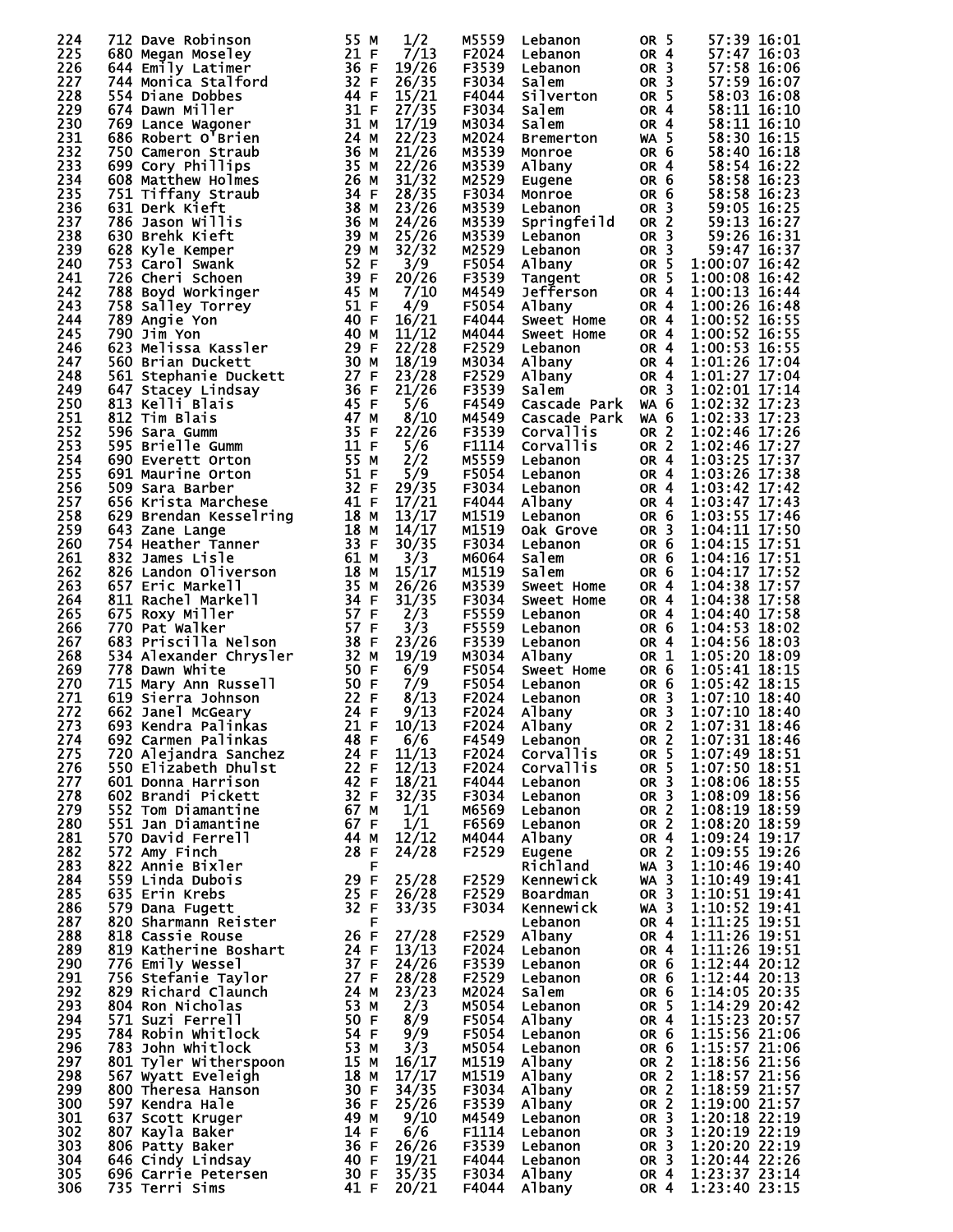| 307<br>308 | 562 Kristal Dufour<br>593 Fritz Graham                                                                                                                                                                                                                                                  |                            |                               | 42 F<br>46 M | 21/21<br>10/10 | F4044<br>M4549 | Albany<br><b>Salem</b>                                                                |          | OR 4 1:23:40 23:15<br>OR 1 1:27:50 24:24 |                            |
|------------|-----------------------------------------------------------------------------------------------------------------------------------------------------------------------------------------------------------------------------------------------------------------------------------------|----------------------------|-------------------------------|--------------|----------------|----------------|---------------------------------------------------------------------------------------|----------|------------------------------------------|----------------------------|
|            |                                                                                                                                                                                                                                                                                         |                            |                               |              |                |                | Results By Age Group                                                                  |          |                                          |                            |
|            | MALE AGE GROUP: 11 TO 14<br>1 Abe Richmond                                                                                                                                                                                                                                              | 14                         | 30:50 8:34                    |              |                |                | 3 Bodey Richmond                                                                      | 12       |                                          | 45:03 12:31                |
|            | 2 Brandon Loop<br>FEMALE AGE GROUP: 11 TO 14<br>1 Lily Sabin                                                                                                                                                                                                                            | 14<br>11                   | 38:13 10:37<br>36:46 10:13    |              |                |                | 4 Sarah Tunstill                                                                      | 13       | 55:12 15:20                              |                            |
|            | 2 Marilyn Johnson<br>3 Jastyn Shilts                                                                                                                                                                                                                                                    | 14<br>12                   | 47:52 13:18<br>49:06 13:39    |              |                |                | 5 Brielle Gumm<br>6 Kayla Baker                                                       |          | 11 1:02:46 17:27<br>14 1:20:19 22:19     |                            |
|            | MALE AGE GROUP: 15 TO 19<br>1 Lucas Marhert                                                                                                                                                                                                                                             | 17                         | 33:21 9:16                    |              |                |                | 10 Howard Hartwell                                                                    | 19       | 45:36 12:40                              |                            |
|            | 2 Briggs Rybolt<br>3 William Whitley<br>4 Joel Stekes                                                                                                                                                                                                                                   | 18                         | 37:03 10:18<br>38:03 10:35    |              |                |                | 11 Bobby Thornbrough<br>12 Codi Kingery                                               | 18<br>19 | 51:22 14:17<br>55:47 15:30               |                            |
|            | $\frac{16}{18}$<br>$\frac{18}{15}$<br>4 Joel Stokes<br>5 Kyron Spears                                                                                                                                                                                                                   |                            | 39:52 11:05<br>43:21 12:03    |              |                | 14 Zane Lange  | 13 Brendan Kesselring                                                                 |          | 18 1:03:55 17:46<br>18 1:04:11 17:50     |                            |
|            | 6 Isaac Bothman                                                                                                                                                                                                                                                                         | 15                         | 44:14 12:18                   |              |                |                |                                                                                       |          | 18 1:04:17 17:52                         |                            |
|            | 7 Christopher Benthimer 16<br>8 Cole Hucke                                                                                                                                                                                                                                              | 16                         | 45:11 12:33<br>45:26 12:37    |              |                |                | IS Landon Oliverson<br>16 Tyler Witherspoon<br>17 Wyatt Eveleigh<br>17 Wyatt Eveleigh |          | 15 1:18:56 21:56<br>18 1:18:57 21:56     |                            |
|            | 9 Franklin Peeples<br>FEMALE AGE GROUP: 15 TO 19                                                                                                                                                                                                                                        | 17                         | 45:30 12:39                   |              |                |                |                                                                                       |          |                                          |                            |
|            | 1 Julie Aster<br>2 Zoe Engwall                                                                                                                                                                                                                                                          | 15<br>17                   | $35:50$ $9:58$<br>37:08 10:19 |              |                |                | 4 Alysha Meno<br>5 Rachel Chagnon                                                     | 15<br>15 |                                          | 49:56 13:53<br>57:23 15:57 |
|            | 3 Anna Gatherum<br>MALE AGE GROUP: 20 TO 24                                                                                                                                                                                                                                             | 15                         | 49:39 13:48                   |              |                |                |                                                                                       |          |                                          |                            |
|            |                                                                                                                                                                                                                                                                                         |                            | 32:27<br>32:46                |              | 9:01<br>9:07   | 13 Allen Rich  | 14 Marshall Curler                                                                    | 22<br>24 | 41:29 11:32<br>41:46 11:36               |                            |
|            |                                                                                                                                                                                                                                                                                         |                            | 33:54                         |              | 9:25           |                | 15 Anthony Marker                                                                     | 20       | 43:08 11:59                              |                            |
|            |                                                                                                                                                                                                                                                                                         |                            | 33:58<br>36:36 10:10          |              | 9:26           |                | 16 Bradley Diaz                                                                       | 22<br>24 | 44:53 12:28<br>47:14 13:08               |                            |
|            |                                                                                                                                                                                                                                                                                         |                            | 37:32 10:26<br>37:55 10:32    |              |                |                | 17 Matthew Charles<br>18 Zach Fecht<br>19 John Hodson                                 | 22<br>22 | 48:13 13:24<br>48:29 13:28               |                            |
|            |                                                                                                                                                                                                                                                                                         |                            | 39:01 10:51<br>40:28 11:15    |              |                |                | 20 Gabriel Flores                                                                     | 22<br>20 | 55:59 15:33<br>56:47 15:47               |                            |
|            | E AGE GROUP: 20 TO 24<br>1 Chris Triylia 24<br>2 Rafael Ojeda 21<br>3 Cory Reimer 22<br>4 Brydon Miller 22<br>4 Brandon Garrison 24<br>6 Robert Dennis 23<br>7 Dan May 24<br>8 Caleb Doner 22<br>9 Seth Morris 22<br>10 Eric Kauth 22<br>11 Tory Sny<br>10 Eric Kauth<br>11 Tory Snyder | 23                         | 40:58 11:23<br>41:14 11:27    |              |                |                | 21 Tyler Ogletree<br>22 Robert O'Brien<br>23 Richard Claunch                          | 24       | 58:30 16:15<br>24 1:14:05 20:35          |                            |
|            | 12 Junior Garcia<br>FEMALE AGE GROUP: 20 TO 24                                                                                                                                                                                                                                          | 24                         | 41:27 11:31                   |              |                |                |                                                                                       |          |                                          |                            |
|            | 1 Ellen Aster                                                                                                                                                                                                                                                                           | 21                         | 33:20 9:16                    |              |                |                |                                                                                       |          | 22 1:07:10 18:40                         |                            |
|            | 2 Mary Gradoville<br>2 Mai y Graussics<br>3 Brittany Armstrong                                                                                                                                                                                                                          | 24<br>23                   | 42:39 11:51<br>46:08 12:49    |              |                |                | 8 Sierra Johnson<br>9 Janel McGeary<br>10 Kendra Palinkas                             |          | 24 1:07:10 18:40<br>21 1:07:31 18:46     |                            |
|            | 4 Megan McKim<br>5 McKenzie Villarreal                                                                                                                                                                                                                                                  | 22<br>22                   | 47:32 13:13<br>53:04 14:45    |              |                |                | 11 Alejandra Sanchez<br>12 Elizabeth Dhulst                                           |          | 24 1:07:49 18:51<br>22 1:07:50 18:51     |                            |
|            | 6 Ann Kuznetsov<br>7 Megan Moseley                                                                                                                                                                                                                                                      | 22<br>21                   | 54:59 15:17<br>57:47 16:03    |              |                |                | 13 Katherine Boshart                                                                  |          | 24 1:11:26 19:51                         |                            |
|            | MALE AGE GROUP: 25 TO 29<br>1 Dylan Smith                                                                                                                                                                                                                                               | 27                         | 27:52                         |              | 7:45           | 17 Colin Webb  |                                                                                       | 25       |                                          | 47:16 13:08                |
|            | 2 Brandon Kundert<br>3 Brian Burkhart                                                                                                                                                                                                                                                   | 25<br>25                   | 28:59 8:04<br>30:33           |              | 8:30           |                | <b>18 Joseph Mack</b><br>19 Geoffrey Rich                                             | 28       | 29 47:23 13:10<br>47:25 13:11            |                            |
|            |                                                                                                                                                                                                                                                                                         |                            | 31:23                         |              | 8:43           |                | 20 Quinn Sansom                                                                       | 26       | 47:29 13:12<br>47:45 13:16               |                            |
|            |                                                                                                                                                                                                                                                                                         |                            | 32:04 8:55<br>33:16           |              | 9:15           | 22 Cory Glenn  | 21 Jonathan Sanford                                                                   | 29<br>25 | 47:56 13:19                              |                            |
|            |                                                                                                                                                                                                                                                                                         |                            | 34:35<br>35:24 9:50           |              | 9:37           | 23 Tyler Gray  | 24 Chad Peters                                                                        | 26<br>27 | 47:57 13:20<br>51:59 14:27               |                            |
|            |                                                                                                                                                                                                                                                                                         |                            | 35:54 9:59<br>37:53 10:32     |              |                | 25 Kyle Cox    | 26 Ross Atkinson                                                                      | 27<br>26 | 52:09 14:30<br>53:58 15:00               |                            |
|            |                                                                                                                                                                                                                                                                                         |                            | 39:41 11:02<br>40:33 11:16    |              |                |                | 27 James Garrett<br>28 Baruch Smalley                                                 | 29<br>26 | 56:11 15:37<br>56:18 15:39               |                            |
|            | 3 Brian Burkhart<br>4 Calvin Doner<br>5 Kraig Wasik<br>6 Adan Mendoza<br>7 Jason Sii<br>8 Matthew Rasmussen<br>9 Adam Kelsey<br>9 Adam Kelsey<br>10 Kyle Schmidig 29<br>10 Kyle Schmidig 25<br>11 Micheal Poleguin<br>13 Jeremy Smith<br>14 Philip Nitti 29<br>14 Phi                   |                            | 41:04 11:25<br>41:24 11:30    |              |                |                | 29 Travis Sinfellow<br>30 Patrick Ferrari                                             | 25<br>26 | 56:22 15:40<br>56:25 15:41               |                            |
|            |                                                                                                                                                                                                                                                                                         |                            | 44:38 12:24<br>44:53 12:28    |              |                |                | 31 Matthew Holmes                                                                     | 26<br>29 | 58:58 16:23<br>59:47 16:37               |                            |
|            | FEMALE AGE GROUP: 25 TO 29                                                                                                                                                                                                                                                              |                            |                               |              |                |                | 32 Kyle Kemper                                                                        |          |                                          |                            |
|            | 1 Stacy Ermini<br>2 Brooke Smith                                                                                                                                                                                                                                                        | 27<br>29                   | 41:45 11:36<br>41:57 11:39    |              |                | 15 Ruthie Hill | 16 Tracy Vogler                                                                       | 27<br>25 | 55:28 15:25<br>55:33 15:26               |                            |
|            | 3 Nicole Goslin<br>4 Monica Maestas                                                                                                                                                                                                                                                     | 28<br>26                   | 42:19 11:46<br>44:37 12:24    |              |                |                | 17 Rebecca Ōgletree<br>18 Heidi Loebach                                               | 28<br>27 | 56:46 15:47<br>57:26 15:58               |                            |
|            | 5 Amanda Stewart<br>6 Cassandra Nitti                                                                                                                                                                                                                                                   | 25                         | 45:02 12:31<br>46:10 12:50    |              |                |                | 19 Megan Cadwell<br>20 Leah Hinkle                                                    | 28<br>29 | 57:26 15:58<br>57:27 15:58               |                            |
|            | 7 Katie Chimienti<br>8 Amelia Servin                                                                                                                                                                                                                                                    | $\frac{25}{26}$            | 47:24 13:10<br>47:36 13:14    |              |                |                | 21 Natalie Nash<br>22 Melissa Kassler                                                 | 26       | 57:27 15:58<br>29 1:00:53 16:55          |                            |
|            | 9 Amanda Anderson                                                                                                                                                                                                                                                                       |                            | 48:07 13:22<br>49:57 13:53    |              |                | 24 Amy Finch   | 23 Stephanie Duckett                                                                  |          | 27 1:01:27 17:04<br>28 1:09:55 19:26     |                            |
|            | 10 Faye Barras<br>11 Jenna Becker                                                                                                                                                                                                                                                       |                            | 50:36 14:04                   |              |                |                | 25 Linda Dubois                                                                       |          | 29 1:10:49 19:41                         |                            |
|            | 12 Erin Cox<br>13 Amy Moore                                                                                                                                                                                                                                                             | 25<br>26<br>27<br>27<br>27 | 52:58 14:43<br>53:49 14:57    |              |                | 26 Erin Krebs  | 27 Cassie Rouse                                                                       |          | 25 1:10:51 19:41<br>26 1:11:26 19:51     |                            |
|            | $\overline{\mathbf{27}}$<br>14 Sarah Summers<br>MALE AGE GROUP: 30 TO 34                                                                                                                                                                                                                |                            | 54:33 15:10                   |              |                |                | 28 Stefanie Taylor                                                                    |          | 27 1:12:44 20:13                         |                            |
|            | 1 Jon Booth<br>2 Austin Robbins                                                                                                                                                                                                                                                         | 34<br>- 34                 | 33:20 9:16<br>34:29 9:35      |              |                |                | 11 Aric Wardian<br>12 Todd Cooley                                                     | 34<br>33 |                                          | 45:56 12:46<br>47:26 13:11 |
|            | 3 Zackery E L St. Clair 30                                                                                                                                                                                                                                                              |                            | 36:32 10:09                   |              |                | 13 Scott Frey  |                                                                                       | 33       |                                          | 50:57 14:10                |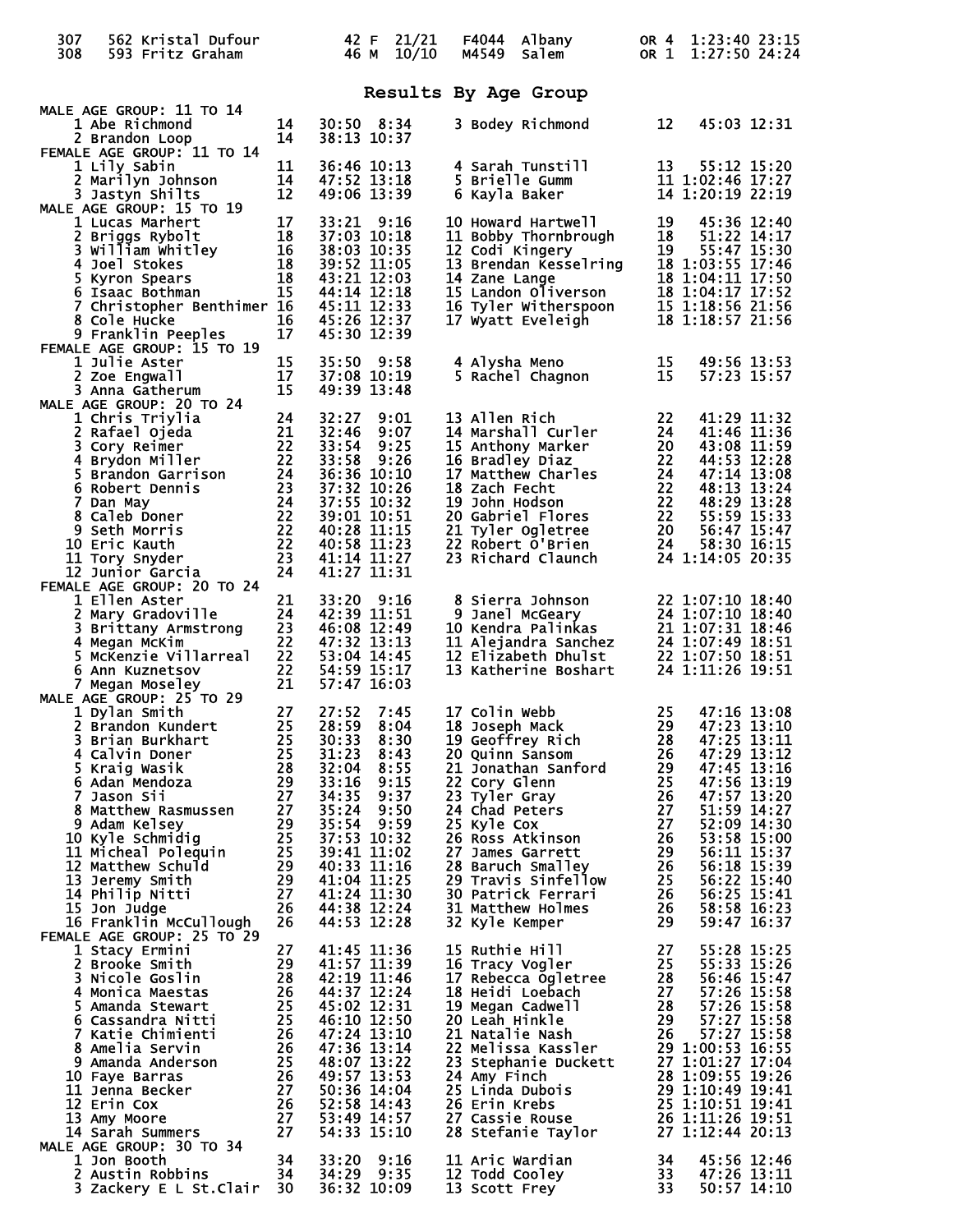|                                                                                                                                                                                                                                                                                                       |                                    | 37:25 10:24                |      | 14 Brian Eggart                                                                                                                                                                                                                                                           | 31                                      | 51:17 14:15                                                                         |  |
|-------------------------------------------------------------------------------------------------------------------------------------------------------------------------------------------------------------------------------------------------------------------------------------------------------|------------------------------------|----------------------------|------|---------------------------------------------------------------------------------------------------------------------------------------------------------------------------------------------------------------------------------------------------------------------------|-----------------------------------------|-------------------------------------------------------------------------------------|--|
|                                                                                                                                                                                                                                                                                                       |                                    | 39:41 11:02<br>40:49 11:21 |      | 14 Brian Eggart 31 51:17 14:15<br>15 Paul MacKenzie 32 54:54 15:15<br>16 David Dixon 34 55:04 15:18<br>17 Lance Wagoner 31 58:11 16:10<br>18 Brian Duckett 30 1:01:26 17:04<br>19 Alexander Chrysler 32 1:05:20 18:09                                                     |                                         |                                                                                     |  |
|                                                                                                                                                                                                                                                                                                       |                                    | 40:51 11:21                |      |                                                                                                                                                                                                                                                                           |                                         |                                                                                     |  |
|                                                                                                                                                                                                                                                                                                       |                                    | 42:33 11:50                |      |                                                                                                                                                                                                                                                                           |                                         |                                                                                     |  |
| 9 Dave Aabo                                                                                                                                                                                                                                                                                           |                                    | 43:24 12:04                |      |                                                                                                                                                                                                                                                                           |                                         |                                                                                     |  |
| 10 Ryan Christner                                                                                                                                                                                                                                                                                     |                                    | 44:04 12:15                |      |                                                                                                                                                                                                                                                                           |                                         |                                                                                     |  |
| FEMALE AGE GROUP: 30 TO 34<br>1 Sarah Gaskey<br>WALE AGE GROUP: 30 10 34<br>1 Sarah Gaskey<br>2 Katie Darold<br>3 Carley Frey<br>3 Carley Frey<br>4 Erin Hall<br>5 Tarrah Brown<br>6 Marie Weber<br>7 Misty Rogers<br>8 Shannon Snippen<br>9 Meghan Aabo<br>10 Revecca Ruby<br>11 Elizabeth Christner | 33                                 | 38:22 10:40                |      | 19 Kendra Mhoon-Coatney                                                                                                                                                                                                                                                   | 34                                      | 50:04 13:55                                                                         |  |
|                                                                                                                                                                                                                                                                                                       |                                    | 40:27 11:15                |      | 19 Kendra Mhoon-Coatney 34 50:04 13:55<br>20 Jennifer Massey 32 51:51 14:25<br>21 Mindy Brown 34 53:05 14:45<br>22 Kristin Wagner 31 55:43 15:29<br>23 Amanda Champagne 30 56:17 15:38<br>24 Nicole Sabin 31 56:59 15:58<br>25 Simone Shep                                |                                         |                                                                                     |  |
|                                                                                                                                                                                                                                                                                                       |                                    | 41:25 11:31                |      |                                                                                                                                                                                                                                                                           |                                         |                                                                                     |  |
|                                                                                                                                                                                                                                                                                                       |                                    | 41:26 11:31                |      |                                                                                                                                                                                                                                                                           |                                         |                                                                                     |  |
|                                                                                                                                                                                                                                                                                                       |                                    | 41:56 11:39<br>42:21 11:46 |      |                                                                                                                                                                                                                                                                           |                                         |                                                                                     |  |
|                                                                                                                                                                                                                                                                                                       |                                    | 42:22 11:46                |      |                                                                                                                                                                                                                                                                           |                                         |                                                                                     |  |
|                                                                                                                                                                                                                                                                                                       |                                    | 43:25 12:04                |      |                                                                                                                                                                                                                                                                           |                                         |                                                                                     |  |
|                                                                                                                                                                                                                                                                                                       |                                    | 43:25 12:04                |      |                                                                                                                                                                                                                                                                           |                                         |                                                                                     |  |
|                                                                                                                                                                                                                                                                                                       |                                    | 43:26 12:04                |      |                                                                                                                                                                                                                                                                           |                                         |                                                                                     |  |
|                                                                                                                                                                                                                                                                                                       |                                    | 44:20 12:19<br>44:22 12:20 |      |                                                                                                                                                                                                                                                                           |                                         |                                                                                     |  |
|                                                                                                                                                                                                                                                                                                       |                                    | 44:52 12:28                |      |                                                                                                                                                                                                                                                                           |                                         |                                                                                     |  |
|                                                                                                                                                                                                                                                                                                       |                                    | $46:53$ $\overline{13}:02$ |      |                                                                                                                                                                                                                                                                           |                                         |                                                                                     |  |
|                                                                                                                                                                                                                                                                                                       |                                    | 48:18 13:25                |      |                                                                                                                                                                                                                                                                           |                                         |                                                                                     |  |
|                                                                                                                                                                                                                                                                                                       |                                    | 48:41 13:32                |      |                                                                                                                                                                                                                                                                           |                                         |                                                                                     |  |
| 18 Jill Schaeffer                                                                                                                                                                                                                                                                                     | 31                                 | 49:19 13:42<br>49:33 13:46 |      |                                                                                                                                                                                                                                                                           |                                         |                                                                                     |  |
| MALE AGE GROUP: 35 TO 39                                                                                                                                                                                                                                                                              |                                    |                            |      |                                                                                                                                                                                                                                                                           |                                         |                                                                                     |  |
|                                                                                                                                                                                                                                                                                                       |                                    | 28:00                      | 7:47 | 14 Brian Clendening                                                                                                                                                                                                                                                       | 38                                      | 50:04 13:55                                                                         |  |
|                                                                                                                                                                                                                                                                                                       |                                    | 30:47                      | 8:33 | 15 Marty Coatney<br>14 Brian Ciencening<br>15 Marty Coatney<br>16 Brendan McLean<br>17 Randy Williams<br>18 Ryan Cummings<br>18 Ryan Cummings<br>19 Scott Moore<br>20 David Ford<br>21 Cameron Straub<br>22 Cory Phillips<br>23 Derk Kieft<br>24 Jason Willis<br>25 Brehk |                                         | 50:06 13:55                                                                         |  |
|                                                                                                                                                                                                                                                                                                       |                                    | 34:57 9:43<br>36:30 10:09  |      |                                                                                                                                                                                                                                                                           |                                         | 50:27 14:01<br>50:56 14:09                                                          |  |
|                                                                                                                                                                                                                                                                                                       |                                    | 38:03 10:35                |      |                                                                                                                                                                                                                                                                           |                                         | 53:04 14:45                                                                         |  |
|                                                                                                                                                                                                                                                                                                       |                                    | 39:16 10:55                |      |                                                                                                                                                                                                                                                                           |                                         | 53:52 14:58                                                                         |  |
|                                                                                                                                                                                                                                                                                                       |                                    | 41:15 11:28                |      |                                                                                                                                                                                                                                                                           |                                         | 55:03 15:18                                                                         |  |
|                                                                                                                                                                                                                                                                                                       |                                    | 44:16 12:18                |      |                                                                                                                                                                                                                                                                           |                                         | 58:40 16:18                                                                         |  |
|                                                                                                                                                                                                                                                                                                       |                                    | 45:19 12:36                |      |                                                                                                                                                                                                                                                                           |                                         | 58:54 16:22                                                                         |  |
|                                                                                                                                                                                                                                                                                                       |                                    | 48:18 13:25<br>48:25 13:27 |      |                                                                                                                                                                                                                                                                           |                                         | 59:05 16:25<br>59:13 16:27                                                          |  |
|                                                                                                                                                                                                                                                                                                       |                                    | 48:58 13:36                |      |                                                                                                                                                                                                                                                                           | 39                                      | 59:26 16:31                                                                         |  |
|                                                                                                                                                                                                                                                                                                       |                                    | 49:40 13:48                |      |                                                                                                                                                                                                                                                                           |                                         | 35 1:04:38 17:57                                                                    |  |
| 1 Seven Richmond<br>2 Donovan Cutsforth<br>36<br>3 Jonah Lang<br>4 Jason Ryther<br>5 Arild Leavenworth<br>36<br>5 Arild Leavenworth<br>36<br>5 Crank Stevenson<br>37<br>8 Nate Gates<br>8 Nyan Johnson<br>37<br>8 Nate Gates<br>9 Ryan Johnson<br>37<br>10 Micha<br>FEMALE AGE GROUP: 35 TO 39        |                                    |                            |      |                                                                                                                                                                                                                                                                           |                                         |                                                                                     |  |
| 1 Sarah Vander Pol                                                                                                                                                                                                                                                                                    | 37                                 | 40:43 11:19                |      | 14 Michelle Jarvie Eggar 37                                                                                                                                                                                                                                               |                                         | 51:17 14:15                                                                         |  |
|                                                                                                                                                                                                                                                                                                       |                                    |                            |      |                                                                                                                                                                                                                                                                           |                                         |                                                                                     |  |
| 1 Sarika Stevenson<br>37 41:37 11:34<br>3 Katie Gates<br>4 Desiree Sii<br>5 Jasmine Nahorniak<br>6 Amy Vandetta<br>7 Lisa Mance<br>8 Molli Fowler<br>8 Molli Fowler<br>9 Nicole Johnson<br>9 Nicole Johnson<br>8 Ag:08 13:39<br>9 Nicole Johnson<br>8 Ag                                              |                                    |                            |      | 15 Rosy Macrias<br>16 Becky wheeler<br>16 Becky wheeler<br>17 Lissa Keesee<br>36 53:04 14:45<br>16 Becky wheeler<br>35 54:55 15:16<br>17 Lissa Keesee<br>36 57:39 16:01<br>19 Emily Latimer<br>20 Cheri Schoen<br>20 Cheri Schoen<br>39 1:00:08 16:42<br>                 |                                         |                                                                                     |  |
|                                                                                                                                                                                                                                                                                                       |                                    |                            |      |                                                                                                                                                                                                                                                                           |                                         |                                                                                     |  |
|                                                                                                                                                                                                                                                                                                       |                                    |                            |      |                                                                                                                                                                                                                                                                           |                                         |                                                                                     |  |
|                                                                                                                                                                                                                                                                                                       |                                    |                            |      |                                                                                                                                                                                                                                                                           |                                         |                                                                                     |  |
|                                                                                                                                                                                                                                                                                                       |                                    |                            |      |                                                                                                                                                                                                                                                                           |                                         |                                                                                     |  |
| 10 Cheri Shilts                                                                                                                                                                                                                                                                                       | 39                                 | 49:32 13:46                |      | 23 Priscilla Nelson                                                                                                                                                                                                                                                       |                                         | 38 1:04:56 18:03                                                                    |  |
| 11 Brittney Young                                                                                                                                                                                                                                                                                     |                                    | 49:41 13:48                |      | 24 Emily Wessel                                                                                                                                                                                                                                                           |                                         | $37\overline{1}\cdot\overline{1}2\cdot\overline{4}4\overline{2}0\cdot\overline{1}2$ |  |
| $\frac{38}{36}$<br>39<br>35<br>12 Emily Ho                                                                                                                                                                                                                                                            |                                    | 50:04 13:55                |      | 25 Kendra Hale                                                                                                                                                                                                                                                            |                                         | 36 1:19:00 21:57                                                                    |  |
| 13 Shannon Bowdle<br>MALE AGE GROUP: 40 TO 44                                                                                                                                                                                                                                                         |                                    | 50:05 13:55                |      | 26 Patty Baker                                                                                                                                                                                                                                                            |                                         | 36 1:20:20 22:19                                                                    |  |
| 1 Craig Vogt                                                                                                                                                                                                                                                                                          | 42                                 | 35:02 9:44                 |      | 7 Mark Cooper                                                                                                                                                                                                                                                             | 43                                      | 48:17 13:25                                                                         |  |
| 2 Chris Bothman                                                                                                                                                                                                                                                                                       | $\frac{41}{42}$<br>$\frac{43}{43}$ | 38:20 10:39                |      | 8 Vince Jones                                                                                                                                                                                                                                                             | 42                                      | 49:35 13:47                                                                         |  |
| 3 Dan Stephenson                                                                                                                                                                                                                                                                                      |                                    | 40:13 11:11                |      | 9 Frank McKenzie                                                                                                                                                                                                                                                          |                                         | 41 53:28 14:52                                                                      |  |
| 4 Bill Whitley                                                                                                                                                                                                                                                                                        |                                    | 41:21 11:30<br>42:14 11:44 |      | 10 Mark Tunstill                                                                                                                                                                                                                                                          | 43                                      | 55:11 15:20<br>40 1:00:52 16:55                                                     |  |
| 5 Dave Phillips<br>6 Mike Johnson                                                                                                                                                                                                                                                                     | 43<br>40                           | 46:44 12:59                |      | 11 Jim Yon<br>12 David Ferrell                                                                                                                                                                                                                                            |                                         | 44 1:09:24 19:17                                                                    |  |
| FEMALE AGE GROUP: 40 TO 44                                                                                                                                                                                                                                                                            |                                    |                            |      |                                                                                                                                                                                                                                                                           |                                         |                                                                                     |  |
| 1 Kim whitley                                                                                                                                                                                                                                                                                         | 41                                 | 37:59 10:33                |      | 12 Bridget Casler                                                                                                                                                                                                                                                         | 41                                      | 54:58 15:16                                                                         |  |
| 2 Ruth Volbeda                                                                                                                                                                                                                                                                                        | $\frac{42}{43}$                    | 40:44 11:19                |      | 13 Heather White                                                                                                                                                                                                                                                          |                                         | $40$ 56:17 15:39                                                                    |  |
| 3 Vicki Bauer<br><b>4 Jamie McKenzie</b>                                                                                                                                                                                                                                                              | $-41$                              | 42:22 11:46<br>42:55 11:56 |      | 14 Carla Bowman<br>15 Diane Dobbes                                                                                                                                                                                                                                        | $\begin{array}{c} 42 \\ 44 \end{array}$ | 56:18 15:39<br>58:03 16:08                                                          |  |
| 5 Danette Giboney                                                                                                                                                                                                                                                                                     |                                    | 43:27 12:05                |      | 16 Angie Yon                                                                                                                                                                                                                                                              |                                         | 40 1:00:52 16:55                                                                    |  |
| 6 Laurie Boyd                                                                                                                                                                                                                                                                                         | $\frac{41}{40}$                    | 44:47 12:27                |      |                                                                                                                                                                                                                                                                           |                                         | 41 1:03:47 17:43                                                                    |  |
| 7 Lavonne Walters                                                                                                                                                                                                                                                                                     | $\frac{41}{40}$<br>44              | 46:20 12:53                |      | 17 Krista Marchese<br>18 Donna Harrison<br>19 Cindy Lindsay                                                                                                                                                                                                               |                                         | 42 1:08:06 18:55<br>40 1:20:44 22:26<br>41 1:23:40 23:15                            |  |
| 8 Traci Mechals                                                                                                                                                                                                                                                                                       |                                    | 48:41 13:32                |      |                                                                                                                                                                                                                                                                           |                                         |                                                                                     |  |
| 9 Cyndy Meno<br>10 Shari Dwier                                                                                                                                                                                                                                                                        | 42                                 | 49:59 13:53<br>53:03 14:44 |      | 20 Terri Sims<br>21 Kristal Dufour                                                                                                                                                                                                                                        |                                         | 42 1:23:40 23:15                                                                    |  |
| 11 Melaine Higbee                                                                                                                                                                                                                                                                                     | 40                                 | 54:56 15:16                |      |                                                                                                                                                                                                                                                                           |                                         |                                                                                     |  |
| MALE AGE GROUP: 45 TO 49                                                                                                                                                                                                                                                                              |                                    |                            |      |                                                                                                                                                                                                                                                                           |                                         |                                                                                     |  |
| 1 Harlow Meno                                                                                                                                                                                                                                                                                         | 46                                 | 35:07 9:46                 |      | 6 Christopher Manion                                                                                                                                                                                                                                                      | 48                                      | 54:06 15:02                                                                         |  |
| 2 Keith Honeyman                                                                                                                                                                                                                                                                                      | 45                                 | 43:45 12:09                |      | 7 Boyd Workinger                                                                                                                                                                                                                                                          |                                         | 45 1:00:13 16:44                                                                    |  |
| 3 Rich Sandler<br>4 Curt Vandetta                                                                                                                                                                                                                                                                     | 46<br>45                           | 47:05 13:05<br>48:24 13:27 |      | 8 Tim Blais<br>9 Scott Kruger                                                                                                                                                                                                                                             |                                         | 47 1:02:33 17:23<br>49 1:20:18 22:19                                                |  |
| 5 Tim Meyer                                                                                                                                                                                                                                                                                           | 46                                 | 49:41 13:49                |      | 10 Fritz Graham                                                                                                                                                                                                                                                           |                                         | 46 1:27:50 24:24                                                                    |  |
| FEMALE AGE GROUP: 45 TO 49                                                                                                                                                                                                                                                                            |                                    |                            |      |                                                                                                                                                                                                                                                                           |                                         |                                                                                     |  |
| 1 Deana Davis                                                                                                                                                                                                                                                                                         | 45                                 | 40:39 11:18                |      | 4 Cara Barnes                                                                                                                                                                                                                                                             | 49                                      | 56:26 15:41                                                                         |  |
| 2 Tara Dixon                                                                                                                                                                                                                                                                                          | 47                                 | 49:47 13:50                |      | 5 Kelli Blais                                                                                                                                                                                                                                                             |                                         | 45 1:02:32 17:23                                                                    |  |
| 3 Cheryl Phillips                                                                                                                                                                                                                                                                                     | 48                                 | 52:13 14:31                |      | 6 Carmen Palinkas                                                                                                                                                                                                                                                         |                                         | 48 1:07:31 18:46                                                                    |  |